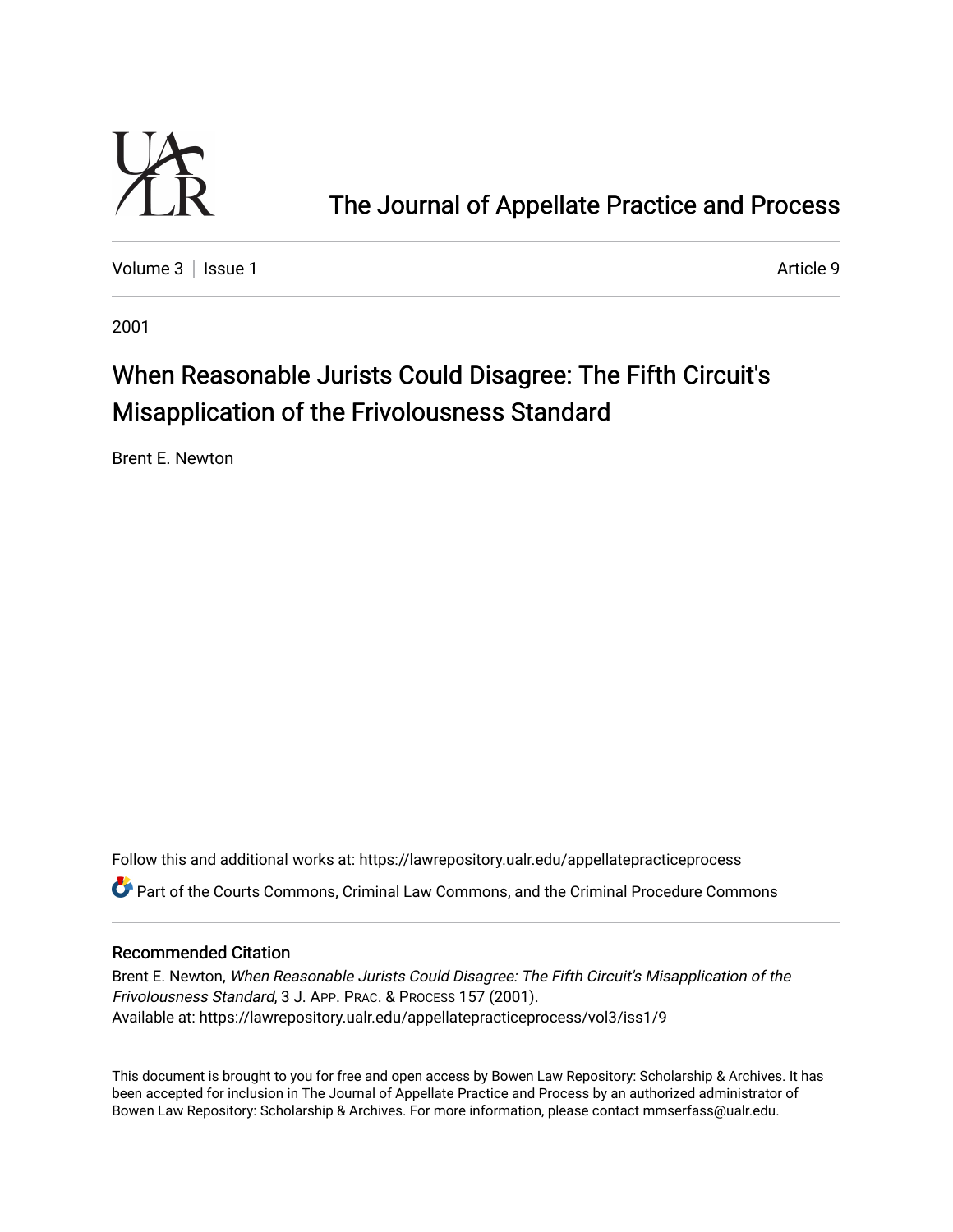# **WHEN REASONABLE JURISTS COULD DISAGREE:** THE FIFTH CIRCUIT'S **MISAPPLICATION** OF THE **FRIVOLOUSNESS STANDARD**

Brent **E.** Newton\*

#### I. INTRODUCTION

With increasing frequency during the past decade, the United States Court of Appeals for the Fifth Circuit has dismissed criminal defendants' direct appeals as "frivolous" under Fifth Circuit Local Rule 42.2.' Likewise, in federal habeas corpus cases, the Fifth Circuit increasingly has denied prisoners a certificate of probable cause ("CPC") (recently renamed a "certificate of appealability" ("COA")),<sup>2</sup> a ruling that is tantamount to a finding that a habeas appeal is frivolous or borders on frivolousness.

In cases where the Fifth Circuit deems a criminal law issue to be frivolous, the initial effect of such a finding is that the

*2. See* **28** U.S.C. § 2253 (1994); *see e.g. Lamb v. Johnson,* **179** F.3d 352 (5th Cir. 1999); *Crane v. Johnson,* 178 F.3d 309 (5th Cir. 1999); *Green v. Johnson,* 116 F.3d 1115 (5th Cir. 1997).

3. See *Barefoot v. Estelle,* 463 U.S. 880, 892-94 (1983), a federal habeas corpus case, in which the Supreme Court stated that "[t]he primary means of separating meritorious from frivolous appeals should be the decision to grant or withhold a certificate of probable cause" and that "the issuance of a certificate of probable cause generally should indicate that an appeal is not legally frivolous." *But see id.* at 892-93 (noting the view "that 'probable cause' requires something more than the absence of frivolity") (citation omitted).

THE JOURNAL OF APPELLATE PRACTICE AND PROCESS Vol. 3, No. 1 (Spring 2001)

<sup>\*</sup> Assistant Federal Public Defender, Houston, Texas. J.D., Columbia Law School; B.A., University of North Carolina at Chapel Hill. The views expressed in this article are the author's own and are not necessarily shared by any other member of the Federal Public Defender's office in Houston.

*<sup>1.</sup> See e.g. U.S. v. Vasquez-Bernal,* No. 98-40553 (5th Cir. Aug. 5, 1999); *U.S. v. Salazar-Olivares,* **179** F.3d 228 (5th Cir. 1999); *U.S. v. Morales-Ortiz,* No. 98-50179 (5th Cir. Oct. 21, 1998); *U.S. v. Arizmende-Matias,* No. 98-50126 (5th Cir. Aug. 18, 1998); *U.S. v. Hoffman,* 96-20836 (5th Cir. June 17, 1997); *U.S. v. Platero-Umanzor,* No. 96-10563 (5th Cir. Oct. **23,** 1996); *U.S. v. Burleson,* 22 F.3d 93 (5th Cir. 1994).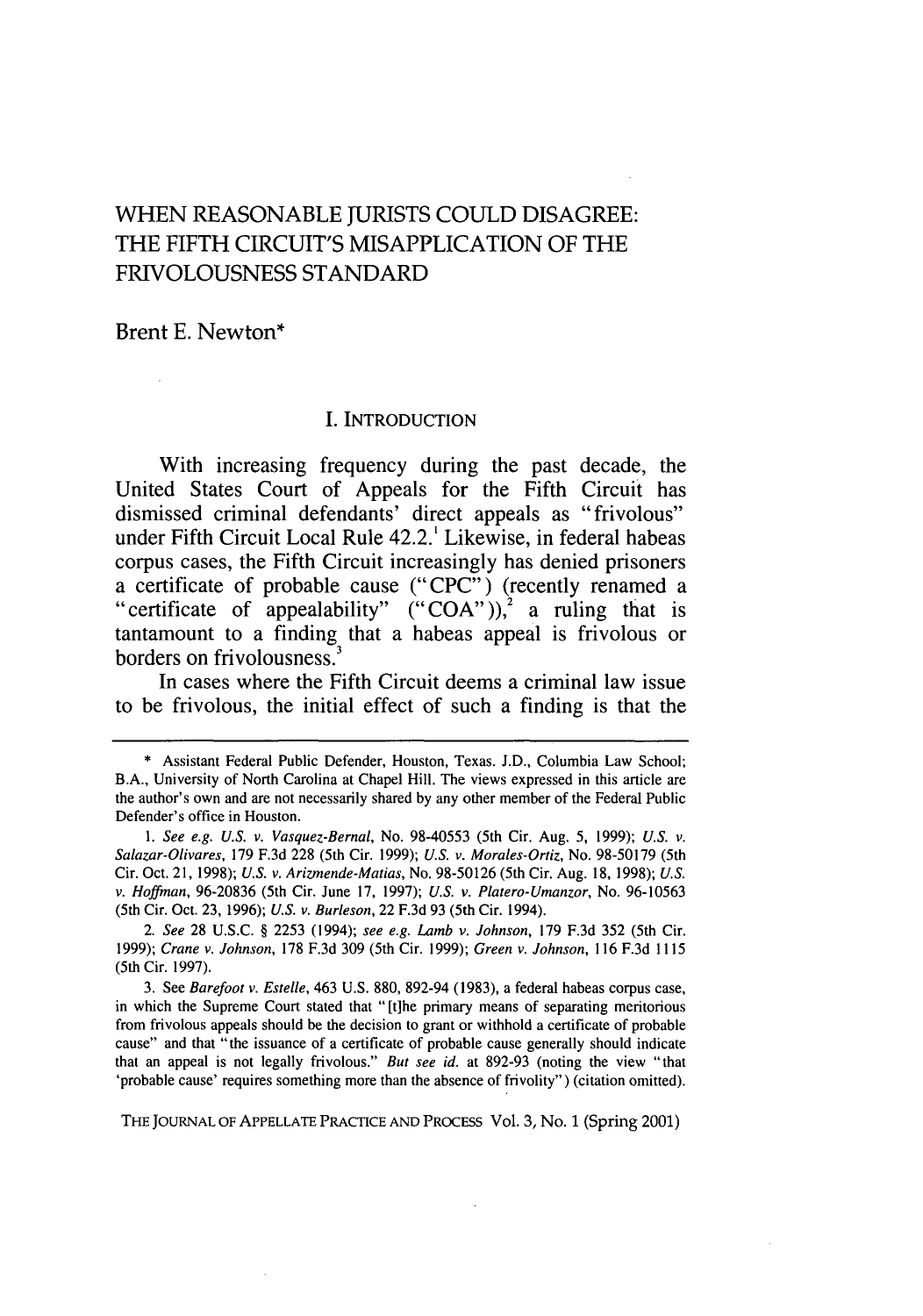prisoner's appeal is summarily dismissed without oral argument and without the more careful judicial consideration received by an appeal on the Fifth Circuit's oral argument calendar. The systematic impact of this trend is a chilling effect on appellate advocacy in criminal cases that results from increased threats of sanctions by the court, $4$  and, in at least one recent case, the actual imposition of monetary sanctions on court-appointed appellate  $\overline{\text{connsel}}^5$ 

What is most disturbing about the Fifth Circuit's increasing willingness to label direct and habeas appeals by prisoners as frivolous is the court's chronic misapplication of the wellestablished standard for determining what is "frivolous." Simply put, the Fifth Circuit has repeatedly deemed an issue frivolous when conflicting decisions of other courts have deemed the very same issue not only nonfrivolous but actually meritorious. As discussed below, under the Supreme Court's frivolousness standard, an issue is necessarily nonfrivolous when decisions of other courts directly support a defendant's claim.

### II. THE FRIVOLOUSNESS STANDARD AS DEFINED BY THE SUPREME COURT

In numerous criminal and civil cases during the last four decades, the United States Supreme Court has addressed the issue of when an appeal is "frivolous."<sup>6</sup> In a series of decisions in the late 1950s and early 1960s, the Court held that a criminal defendant was permitted to pursue an appeal—and, if found indigent, to receive the assistance of appointed counsel and to proceed in forma pauperis-so long as his case presented at least one issue that was "not frivolous."<sup>7</sup> In these cases, the Court did not offer any standard governing the determination of whether

*<sup>4.</sup> See e.g. Salazar-Olivares,* **179** F.3d at 230 (threatening appellant's counsel that future appeals deemed frivolous could result in sanctions imposed by the court); *Burleson,* 22 F.3d at 95 (same).

*<sup>5.</sup> See U.S. v. Gaitan,* 171 F.3d 222, 224 (5th Cir. 1999).

<sup>6.</sup> In *Neitzke v. Williams,* 490 U.S. 319, 325 (1989), the Court held that the term "frivolous" has the same meaning in civil and criminal contexts.

*<sup>7.</sup> See e.g. Johnson v. U.S.,* 352 U.S. 565, 566 (1957) (per curiam); *Farley v. U.S.,* 354 U.S. 521, 522-23 (1957) (per curiam); *Ellis v. U.S.,* 356 U.S. 674, 675 (1958) (per curiam); *Coppedge v. U.S.,* 369 U.S. 438,446-47 (1962).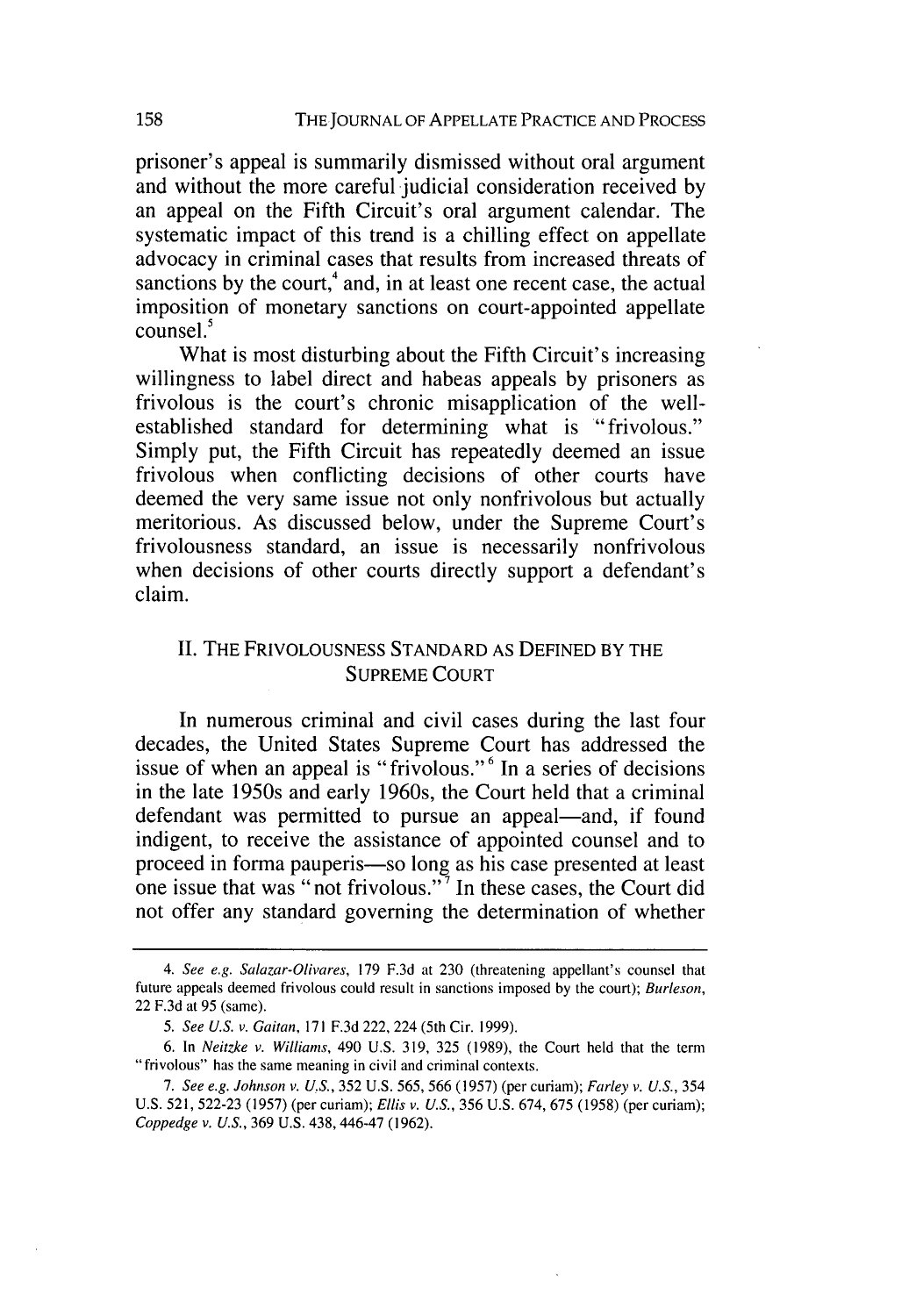an issue is "frivolous."

In *Anders v. California*,<sup>8</sup> the Court set forth the procedures governing direct criminal appeals when counsel for the defendant determines that an appeal is frivolous and, thus, wishes to withdraw. During the course of setting forth the proper procedure in such a case, the Court stated that a criminal defendant's appeal is frivolous if its "legal points [are not] arguable on their merits." **9** The Court did not otherwise define the term "frivolous."

In *Barefoot v. Estelle,'°* a federal habeas corpus appeal, the Court did offer such a definition. It held that a claim for relief is "legally frivolous" only if it "is squarely foreclosed **by** statute, rule, or authoritative court decision, or is lacking any factual basis in the record of the case."" The Court further stated that an issue is nonfrivolous if that issue is "debatable among jurists of reason" or, put another way, if "a court *could* resolve the issue[] [in a different manner]."<sup>12</sup> The *Barefoot* Court's use of the term "authoritative court decision" obviously did not refer to a circuit court's negative resolution of a particular issue in a prior case, but, instead, referred to a prior, adverse decision of the Supreme Court itself.

In two subsequent cases, a civil rights appeal and a habeas corpus appeal, the Supreme Court expressly held that an issue raised **by** an appellant on appeal to a circuit court is, **by** definition, nonfrivolous if it finds direct support in decisions of other lower courts and the issue has not yet been addressed **by** the Supreme Court, even if circuit precedent squarely forecloses the particular claim. In the habeas case, *Lozada v. Deeds,'3* the Court reversed the Ninth Circuit's summary decision to deny a certificate of probable cause. The Supreme Court found that, at the time that the Ninth Circuit had denied CPC, the issue raised by the petitioner found direct support in an earlier, contrary decision of another circuit, and, therefore, the issue was

**13.** 498 **U.S.** 430, 432 (1991) (per curiam).

<sup>8. 386</sup> U.S. 738 (1967).

*<sup>9.</sup> Id.* at 744.

<sup>10. 463</sup> U.S. 880 (1983).

<sup>11.</sup> *Id.* at 894.

<sup>12.</sup> *Id.* at 893 n. 4 (brackets and italics in original; citation omitted).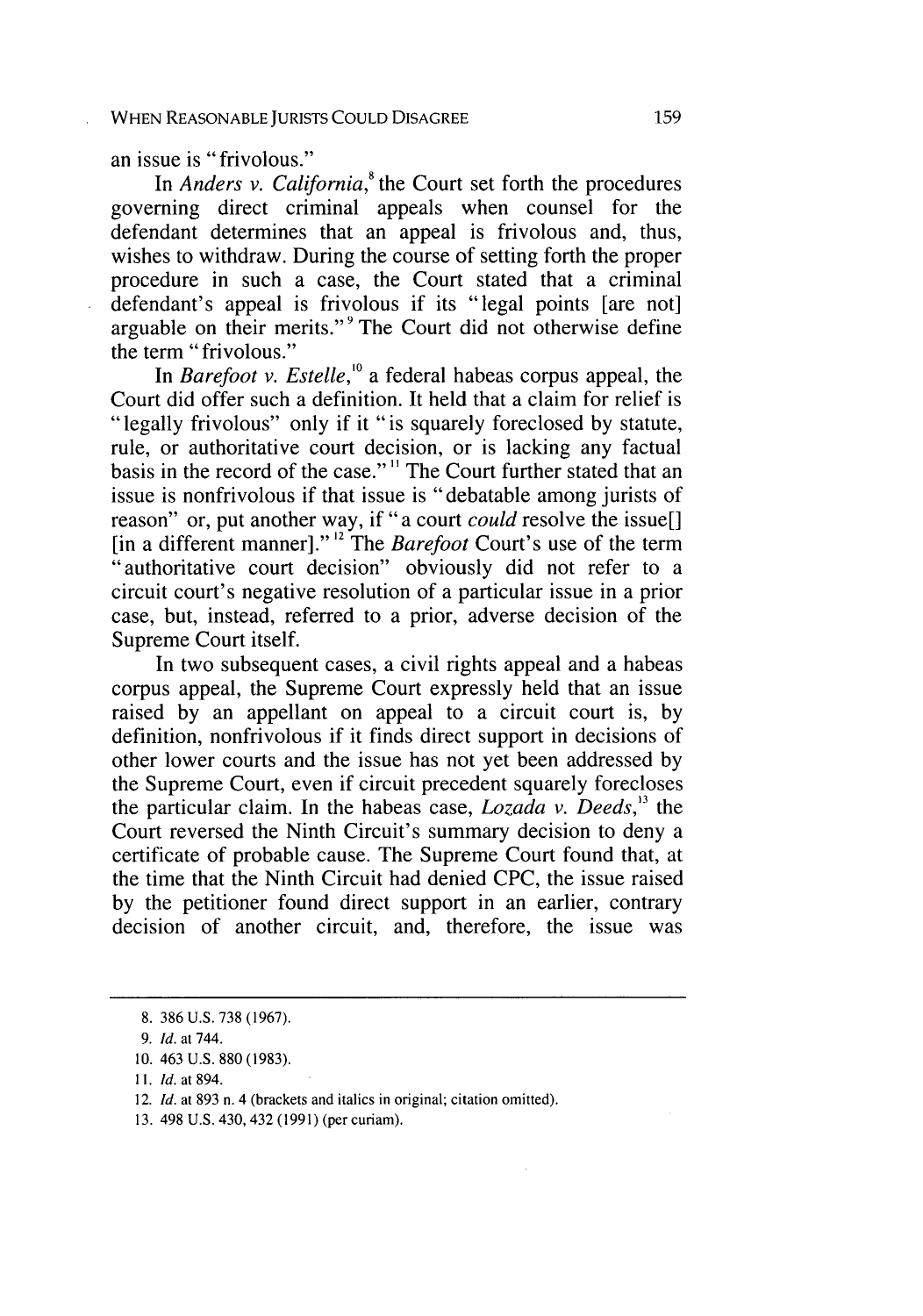"'debatable among jurists of reason."<sup>14</sup> Clearly, in holding that a CPC should have been granted, the Supreme Court deemed the issue nonfrivolous in view of the split among the lower courts on the issue raised by Lozada.'*<sup>5</sup>*

In *McKnight v. General Motors Corp.*,<sup>16</sup> the Court unanimously disagreed with the Seventh Circuit's conclusion that a civil rights litigant's contention in 1992 that section 101 of the Civil Rights Act of 1991 applied retroactively was "frivolous." The appellee in that case had moved to dismiss the appeal as frivolous in light of prior Seventh Circuit precedent that held that the 1991 Act was not retroactive. The Court's reasoning in reversing the Seventh Circuit was as follows:

The Court of Appeals correctly rejected petitioner's argument that [the 1991 Act] applies retroactively. [citing *Landgraf v.* USI *Film Products,* 511 U.S. 244 (1994), which was decided after McKnight's litigation in the courts below]. However, if the only basis for the order [dismissing the appeal as frivolous] was that his retroactivity argument was foreclosed by Circuit precedent, the order was not proper. As petitioner noted in his memorandum opposing dismissal and sanctions, this Court had not yet ruled on the application of [the 1991 Act] to pending cases [and did not do so until 1994]. Filing an appeal was the only way petitioner could preserve the issue [for review by the Supreme Court]. Although, as of September 30, 1992 [i.e., the time of the appeal to the Seventh Circuit] there was no circuit conflict on the retroactivity question, that question had divided the District Courts and its answer was not so clear as to make petitioner's position frivolous.<sup>17</sup>

Thus, a line of Supreme Court cases culminating in *McKnight* firmly stands for the proposition that an appeal is not frivolous if the appellant raises an issue that finds direct support in a decision of another court. In such a case, the issue is nonfrivolous because it could be (indeed, it was) decided differently by another court.<sup>18</sup> Put another way, if the lower

<sup>14.</sup> See id. at 432 (quoting Barefoot, 463 U.S. at 893 n. 4).

<sup>15.</sup> See Barefoot, 463 U.S. at 894 ("[T]he issuance of a certificate of probable cause generally should indicate that an appeal is not legally frivolous.").

<sup>16. 511</sup> U.S. 659, 659-60 (1994) (per curiam).

<sup>17.</sup> **Id.**

<sup>18.</sup> See Barefoot, 463 U.S. at 893 n. 4. The Supreme Court's frivolousness standard is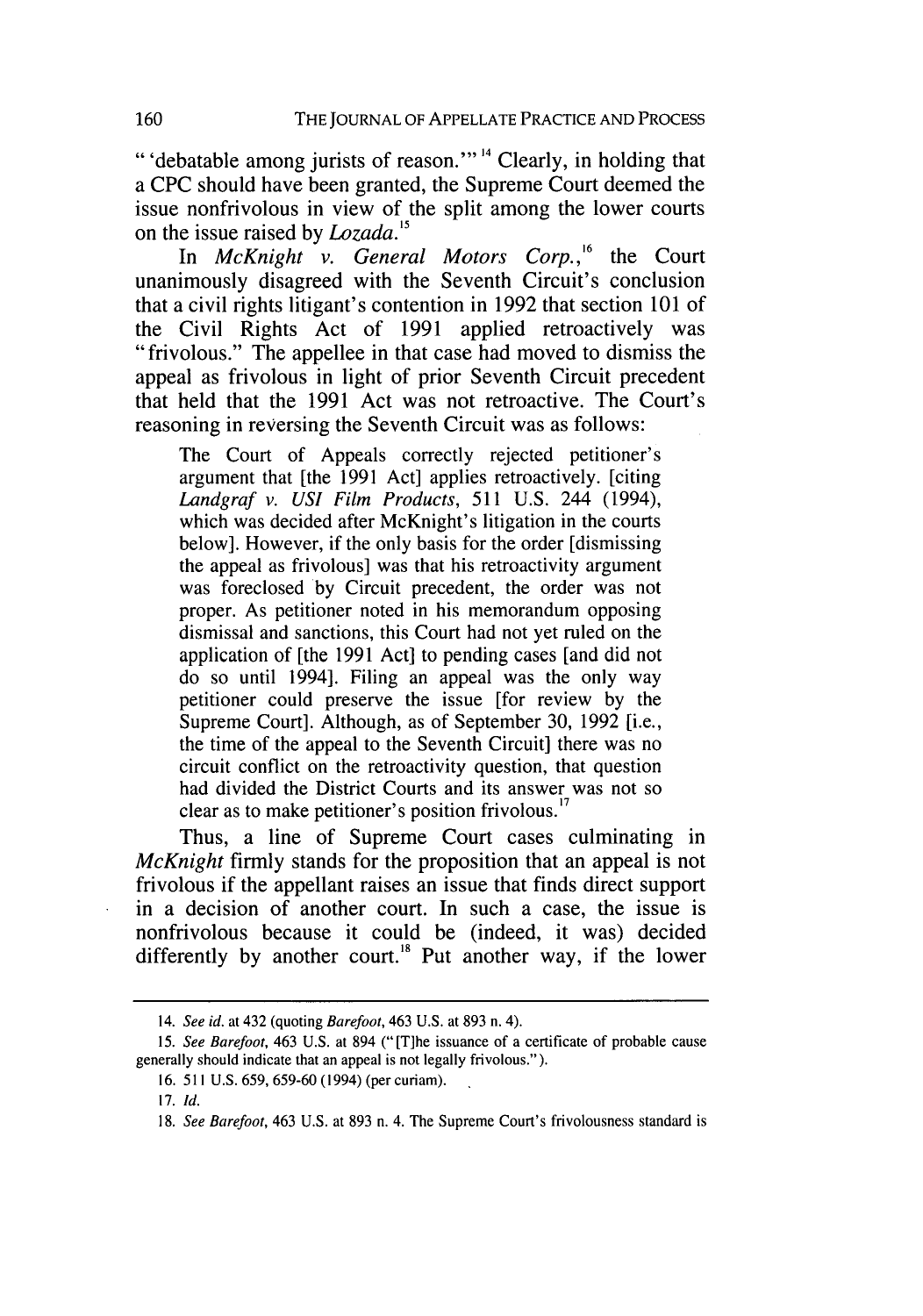courts are divided on a particular issue, it can never be characterized as an "indisputably meritless legal theory." **19**

# III. THE FIFTH CIRCUIT'S REPEATED MISAPPLICATION OF THE **SUPREME** COURT'S **FRIVOLOUSNESS STANDARD**

In recent years, the Fifth Circuit has repeatedly failed to recognize that a claim raised **by** a prisoner is automatically nonfrivolous on direct appeal or automatically worthy of a **CPC** or **COA** on habeas corpus review if the claim finds direct support in a decision of another court.

For instance, in *United States v. Platero-Umanzor,° a* defendant convicted of illegal reentry into the United States after a deportation<sup>21</sup> contended that his prior "aggravated felony" conviction was an element of the offense that must be alleged in the indictment rather than a mere sentencing enhancement. $22$  The court found the defendant's claim to be "frivolous" and summarily dismissed it under Fifth Circuit Rule **42.2.23** In characterizing the issue as frivolous, the court cited a prior Fifth Circuit decision that had rejected an identical claim on the

in accord with the well-established standard in civil cases governing whether a litigant is subject to sanctions under Federal Rule of Appellate Procedure 38 or Federal Rule of Civil Procedure **II** for making a frivolous or patently unreasonable legal argument. In such cases, the Fifth Circuit has held that a party or party's attorney is not subject to sanctions unless a claim or defense asserted is not "arguably supported by existing law, or any reasonably based suggestion for its extension, modification, or reversal." *Coghlan v. Starkey,* 852 F.2d 806, 810-11 (5th Cir. 1988) (citation and internal question omitted); *Smith Intl., Inc. v. Texas Com.* Bank, 844 F.2d 1193, 1199-1200 (5th Cir. 1988). Thus, if a litigant relies on a decision of a court other than the Fifth Circuit in seeking to extend, modify, or even reverse existing Fifth Circuit precedent, the litigant is not subject to sanctions under rules **II** or 38.

<sup>19.</sup> *Neitzke v. Williams,* 490 U.S. 319, 327 (1989) (characterizing a "frivolous" claim as relying on an "indisputably meritless legal theory"). This is not to say that the only way for a defendant to establish that an issue is nonfrivolous is to rely on a case exactly on point from some other court. Case law offering analogous support to the defendant's issue could also be sufficient to make the issue "arguable on [its] merits," *Anders v. California,* 386 U.S. 738, 744 (1967), "debatable among jurists of reason," or show that another court "could decide the issue in a different manner." *Barefoot,* 463 U.S. at 893 n. 4.

<sup>20.</sup> No. 96-10563 (5th Cir. Oct. 23, 1996).

<sup>21.</sup> *See* 8 U.S.C. § 1326(2) (1994).

<sup>22.</sup> *See* 8 U.S.C. § 1326(b) (1994) (defendant with a prior aggravated felony conviction subject to enhanced penalties).

<sup>23.</sup> *See U.S. v. Platero-Umanzor,* No. 96-10563, slip op. at 1-2 (5th Cir. Oct. **23,** 1996).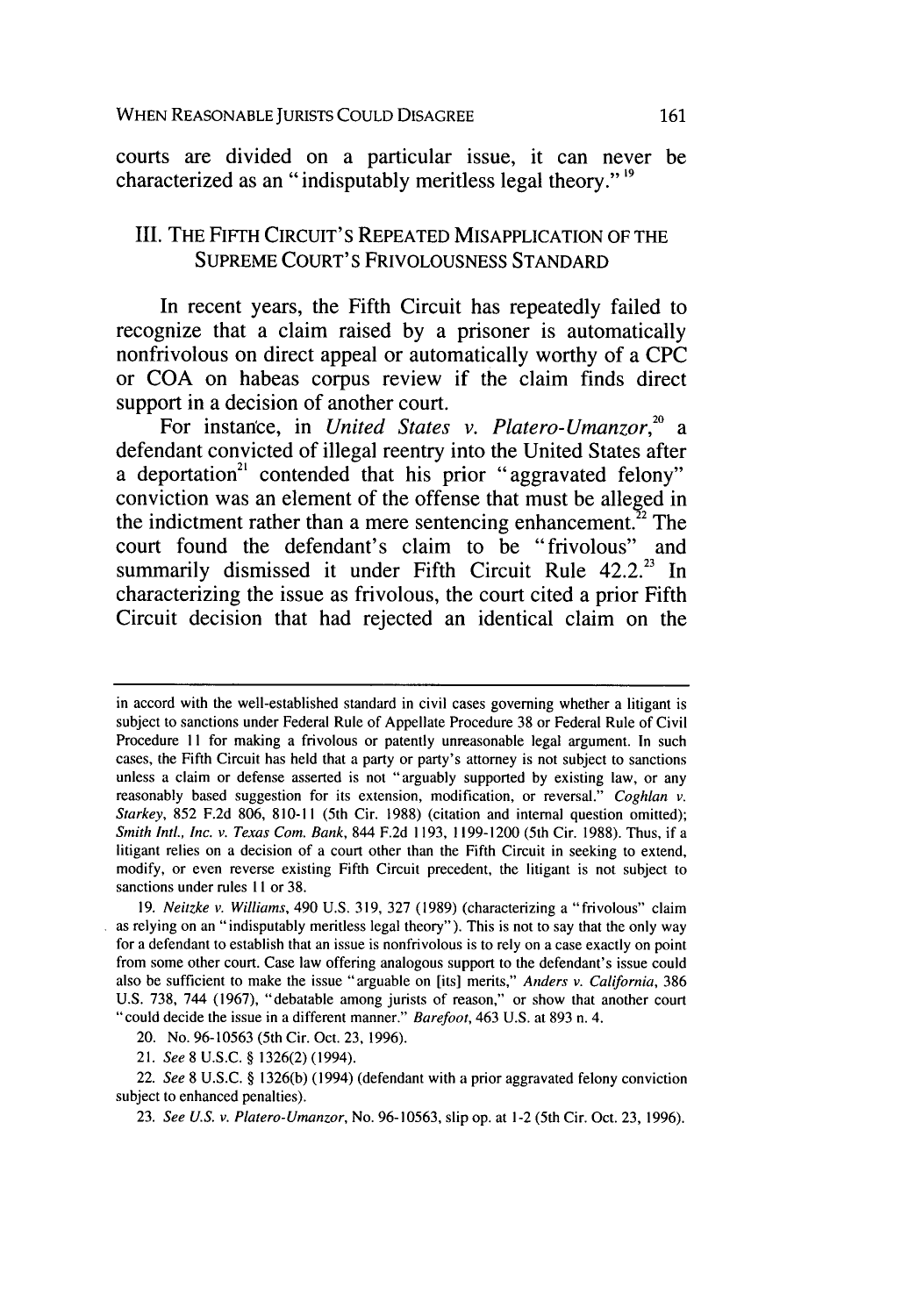merits.<sup>24</sup> However, in that prior case, Judge Carolyn Dineen King dissented and contended that a defendant's prior aggravated felony conviction was an element of the offense.<sup>25</sup> Judge King's dissent in *Vasquez-Olvera* noted that decisions by other courts, including the Ninth Circuit, had held that a defendant's prior aggravated felony conviction was an element of the offense and not simply a sentencing enhancement.<sup>26</sup>

Clearly, at the time the Fifth Circuit decided *Platero-Umanzor,* the split among the lower courts and the absence of an authoritative decision by the Supreme Court rendered the issue nonfrivolous.<sup>27</sup> Indeed, a vear later the Supreme Court granted certiorari in another Fifth Circuit case raising the same issue.<sup>28</sup> Unquestionably, the Court would not have granted certiorari if the issue were frivolous. Although the Court ultimately held that a defendant's prior aggravated felony conviction was a sentencing enhancement,<sup>29</sup> four Justices dissented and contended that it was an element of the offense.<sup>30</sup> Such an issue, which sharply divided jurists in both the lower court and the Supreme Court itself, was clearly nonfrivolous.

In *United States v. Hoffman*,<sup>31</sup> the Fifth Circuit dismissed the defendant's appeal as frivolous based on a waiver of the defendant's right to appeal contained in a plea agreement.<sup>32</sup> However, prior to the dismissal, the defendant had explained that there were two reasons why the waiver was unenforceable and provided decisions from other courts directly supporting her specific contentions. $33$  First, the defendant, who was challenging the voluntariness of her guilty plea on appeal, noted that other courts had held that a claim that a guilty plea was involuntary

- 29. *See* AImendarez-Torres *v. U.S.,* 523 U.S. 224 (1998).
- 30. *See id.* at 1223 (Scalia, J., dissenting, joined by Stevens, Souter & Ginsburg, JJ.).
- **31.** No. 96-20836 (5th Cir. June **17,** 1997).

<sup>24.</sup> See id. (citing U.S. v. Vasquez-Olvera, 999 F.2d 943, 945-47 (5th Cir. 1993)).

<sup>25.</sup> See U.S. v. Vasquez-Olvera, 999 F.2d 943, 947 (5th Cir. 1993) (King, J., dissenting).

<sup>26.</sup> Id. at 946 (citing *U.S.* v. Gonzalez-Medina, 976 F.2d 570, 572 (9th Cir. 1992)).

<sup>27.</sup> Platero-Umanzor, No. 96-10563 (5th Cir. Oct. 23, 1996).

<sup>28.</sup> *See* AImendarez-Torres *v. U.S.,* 520 U.S. 1154 (1998).

<sup>32.</sup> *See* id. at 1-2.

<sup>33.</sup> *See* Reply Brief for Appellant at 2-4, U.S. v. Hoffman, No. 96-20836 (5th Cir. June **17.** 1997).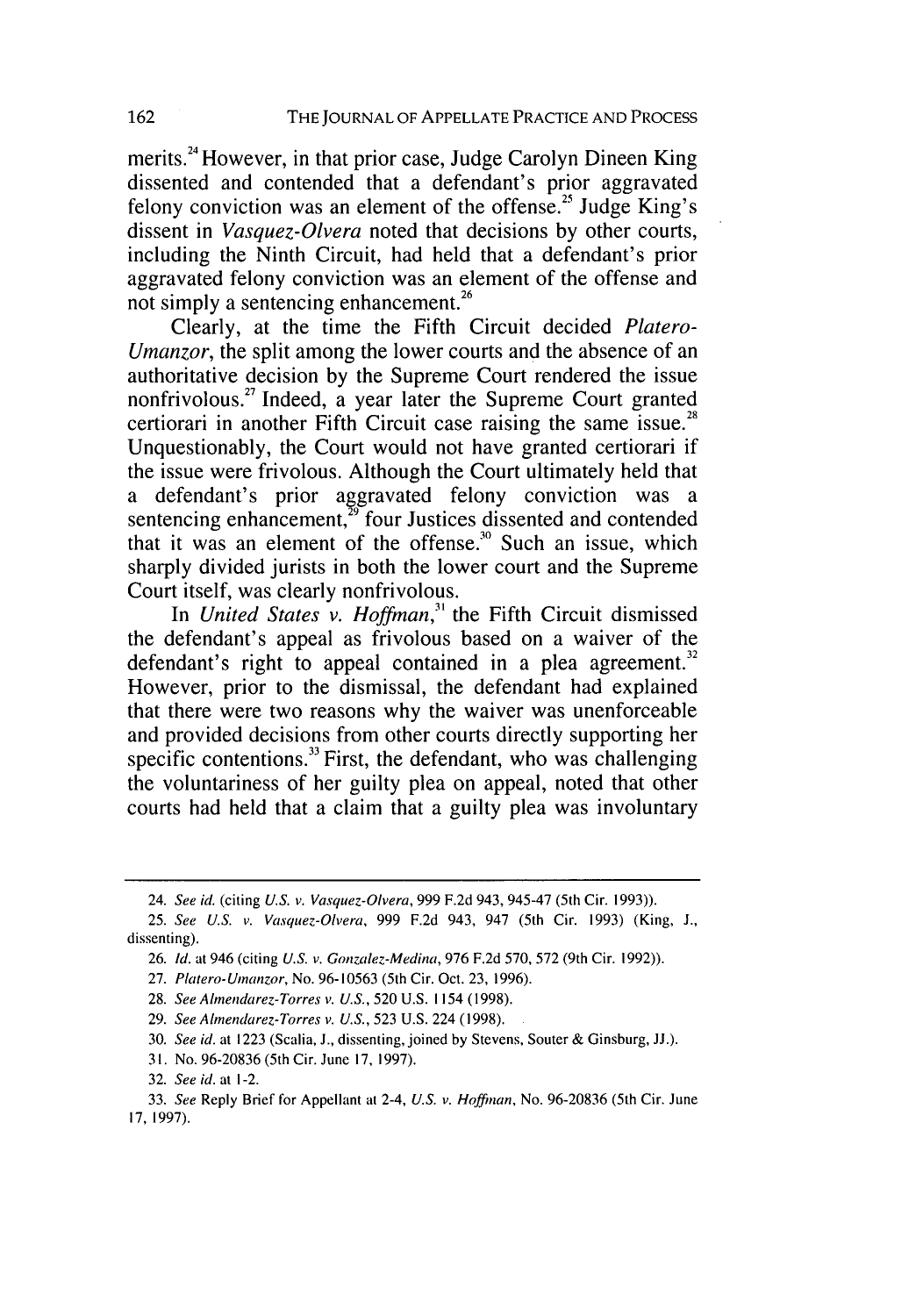cannot be waived in a plea agreement. $34$  Second, the defendant noted that the district court had informed her at sentencing that she had a right to appeal and the prosecution stood silent in response to the court's assurance. She cited decisions **by** other courts that held that a district court's statement at sentencing that an appeal was permitted, without any objection from the prosecution, rendered an appeal waiver void.<sup>35</sup> Although these decisions **by** other circuits were cited and discussed in Hoffman's pleadings on appeal, the Fifth Circuit made no reference to the contrary decisions of other courts and summarily dismissed the appeal as frivolous based on the waiver provision in the plea agreement.<sup>36</sup>

In a myriad of illegal reentry cases in which a defendant has contended that his prior conviction for drug possession does not constitute an "aggravated felony" under **8 U.S.C. § I** 101(a)(43) and **U.S.S.G. § 2L1.2(b)(1)** (which adopts the statutory definition from **8 U.S.C. §** 1101(a)(43)), the Fifth Circuit has rejected the claim as frivolous after citing a prior Fifth Circuit case<sup>37</sup> that rejected the claim on the merits.<sup>38</sup> However, the claim, which is based on statutory interpretation, finds direct support in a unanimous decision of the en banc

35. See *U.S.* v. *Buchanan,* 59 F.3d 914, 918 (9th Cir. 1995), in which the court held:

Litigants need to be able to trust the oral pronouncements of district court judges. Given the district court judge's clear statements at sentencing [that the defendant had a right to appeal], the defendant's assertion of understanding, and the prosecution's failure to object [based on the waiver-of-appeal provision in the plea agreement], we hold that in these circumstances, the district court's oral pronouncement controls and the plea agreement waiver is not enforceable.

*See also* Everard *v. U.S.,* 102 F.3d 763, 766 (6th Cir. 1996) (citing *Buchanan,* 59 F.3d at 918).

36. *See U.S. v. Hoffman,* No. 96-20836, slip op. at 1-2 (5th Cir.June 17, 1997); *see also U.S. v. Hoffman,* No. 96-20836, Order Denying Petition for Rehearing and Suggestion for Rehearing En Banc (5th Cir. July 24, 1997).

37. *See U.S. v. Hinojosa-Lopez,* 130 F.3d 691,693-94 (5th Cir. 1997).

38. *See e.g. U.S. v. Morales-Ortiz,* No. 98-50179 (5th Cir. Oct. 21, 1998); *U.S.* **v.** *Arizmende-Matias,* No. 98-50126 (5th Cir. Aug. 18, 1998).

<sup>34.</sup> *See e.g. U.S.* v. *Padilla-Gonzales,* 100 F.3d 965 (table), 1996 WL 622937, at \*1 n.l (9th Cir. 1996) ("Contrary to the government's assertions, Padilla-Gonzalez's waiver of appellate rights does not preclude us from reviewing the issue of whether the guilty plea was knowing and voluntary."); *Bello v. People,* 886 F. Supp. 1048, 1054 (W.D.N.Y. 1995) (same); cf. *U.S. v. Michlin,* 34 F.3d 896, 898-99 (9th Cir. 1994) (in the process of determining whether defendant's waiver of right to appeal in plea agreement was enforceable, the court addressed the threshold issue of whether the guilty plea itself was voluntary).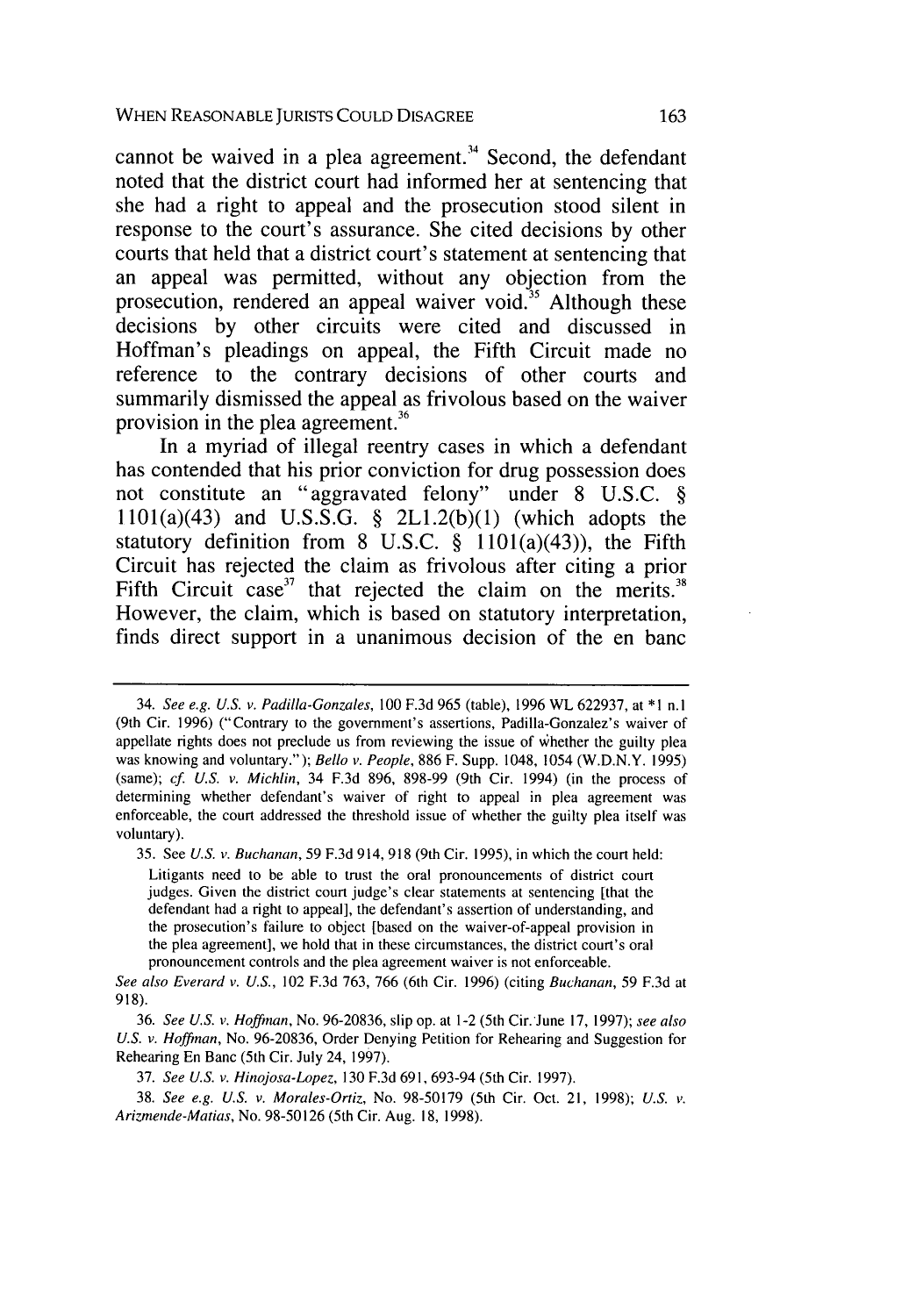Board of Immigration Appeals in *In re L-G-. <sup>39</sup>*In *In re L-G-,* the BIA, which hears appeals from rulings of immigration judges in civil immigration cases, interpreted 8 U.S.C. §  $1101(a)(43)$  to exclude a conviction for drug possession as an "aggravated felony." Although the BIA consists of reasonable jurists,<sup>41</sup> the Fifth Circuit inexplicably has deemed the unanimous en banc BIA's interpretation of 8 U.S.C. §  $1101(a)(43)$  to be frivolous.

In *United States v. Vasquez-Bernal,42* the defendant contended that the district court violated the plain language of Federal Rule of Criminal Procedure  $11(c)(1)$  by accepting the defendant's guilty plea without warning him of the statutory maximum sentence he faced upon conviction. The Fifth Circuit acknowledged in an unpublished opinion that the district court violated Rule  $11(c)(1)$  but held that the issue was frivolous because the error was deemed harmless by the court, even though the prosecution conceded that the record did not reveal that the defendant was actually aware of the statutory range of punishment at the time he entered a guilty plea.<sup>43</sup> The court reasoned that the error was harmless because there was no evidence that the defendant would have pleaded not guilty and gone to trial if he had been informed of the statutory maximum punishment before pleading.<sup>44</sup>

The Fifth Circuit's finding of frivolousness in *Vasquez-Bernal* was in direct conflict with prior, decisions of the Ninth Circuit applying Rule 11, which have held that a district court's failure to advise a defendant of the maximum punishment that he faces is not harmless error if the record does not show that the defendant was actually aware of the statutory range of punishment at the time that he pleaded guilty.<sup>45</sup> More

44. *Id.* at 3-5.

<sup>39. 1995</sup> WL 582051 (BIA 1995) (en banc).

<sup>40.</sup> *Id.*

<sup>41.</sup> *Cf Kin Sang* Chow *v. INS,* 12 F.3d 34, 37 (5th Cir. 1993) (affording "considerable weight and deference" to BIA's interpretation of another immigration statute).

<sup>42.</sup> No. 98-40553 (5th Cir. Aug. 5, 1999).

<sup>43.</sup> *Id.* at 3-5.

<sup>45.</sup> *See U.S. v. Jaramillo-Suarez,* 857 F.2d 1368, 1372-73 (9th Cir. 1988); *accord U.S. v. Campos,* 48 F.3d 1229 (table), 1995 WL 74763, at \*1 (9th Cir. 1995). Furthermore, in a prior Fifth Circuit case, which was later overruled by the en banc Fifth Circuit, the court had held that a district court's failure to advise a defendant of the statutory range of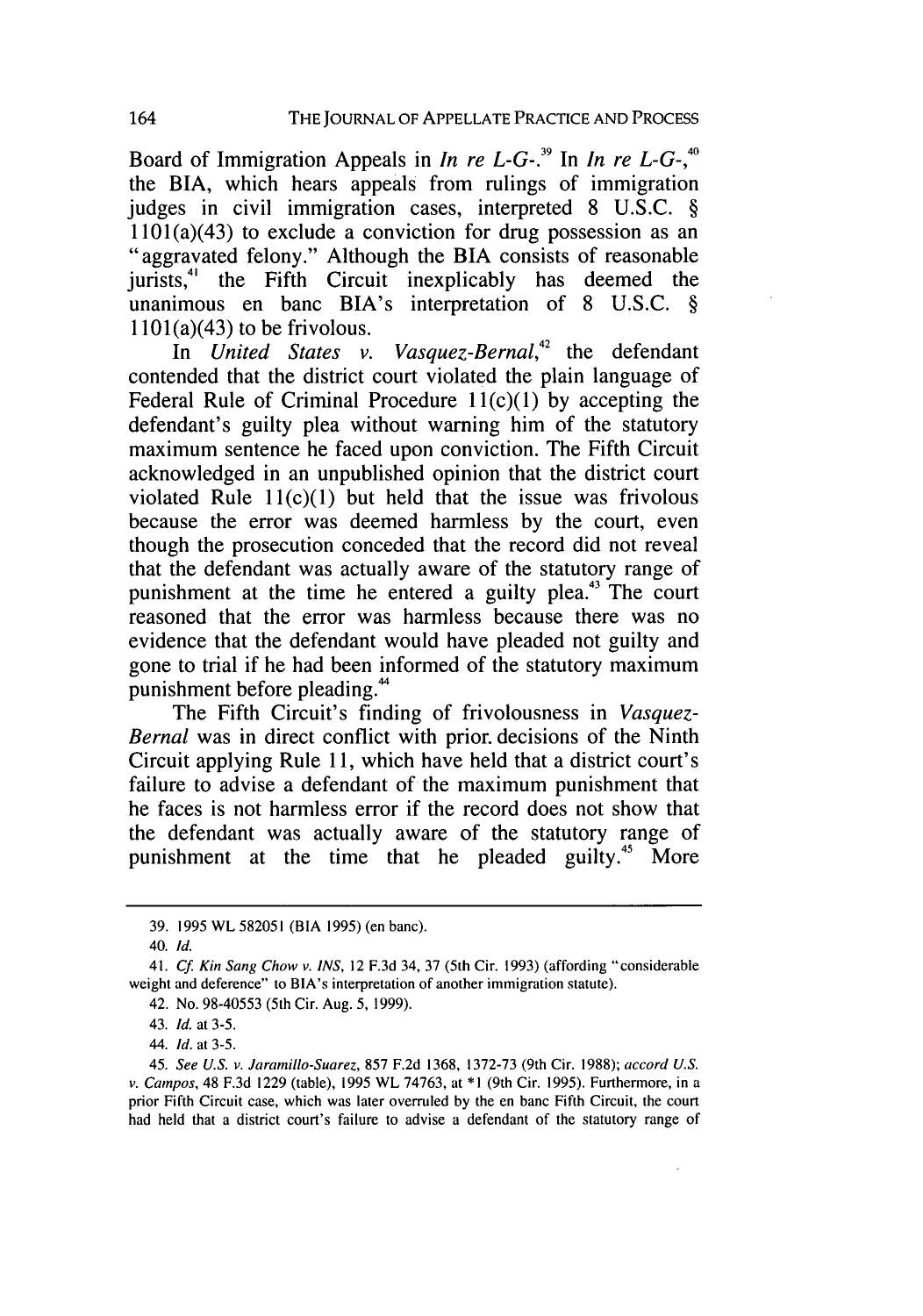significantly, the Fifth Circuit's finding of frivolousness in *Vasquez-Bernal* was also in direct conflict with prior Fifth Circuit cases holding that a defendant's ignorance of the statutory maximum punishment renders his guilty plea involuntary and, thus, unconstitutional under the Due Process Clause.46 It is well established that an involuntary guilty plea is reversible error even if the record on appeal supports the conclusion that the defendant "would have pleaded guilty anyway," i.e., notwithstanding the involuntary nature of his guilty plea.<sup>47</sup>

The Fifth Circuit's holding in *Vasquez-Bernal* that the defendant's challenge to his guilty plea was frivolous flies in the face of such well-established binding authority. On rehearing, the court modified its opinion by deleting its finding of frivolousness. Instead, the court simply affirmed the judgment of the trial court and ordered the opinion published.<sup>48</sup>

The Fifth Circuit has similarly erred in federal habeas corpus appeals. For instance, in *United States v. Magallon*,<sup>49</sup> a certificate for appealability was summarily denied in a case in which the petitioner alleged that he did not adequately waive his constitutional right to testify by merely silently acquiescing in his trial counsel's decision to rest his case without calling any witnesses. Although the petitioner had cited majority decisions of two state supreme courts and a dissenting opinion of a federal circuit judge that held that due process requires a defendant's waiver of his right to testify to be expressly on the record during a colloquy with the trial court,<sup>50</sup> the Fifth Circuit nevertheless denied a  $COA$ .<sup>51</sup>

punishment at a guilty plea proceeding was not amenable to harmless-error analysis and, thus, was subject to automatic reversal on appeal. *See U.S. v. Pierce,* 893 F.2d 669, 679 (5th Cir. 1990), overruled *by U.S. v. Johnson, I* F.3d 296 (5th Cir. 1993) (en banc).

<sup>46.</sup> *See e.g. Lewellyn v. Wainwright,* 593 F.2d 15, 17 (5th Cir. 1979).

<sup>47.</sup> *See e.g. Henderson* v. Morgan, 426 U.S. 637, 644-45 & n.12 (1976).

<sup>48.</sup> *U.S. v. Vasquez-Bernal,* 197 F.3d 169 (5th Cir. 1999).

<sup>49.</sup> No. 98-20830 (5th Cir. Mar. 23, 1999).

<sup>50.</sup> *See People v. Curtis,* 681 P.2d 504, 514 (Colo. 1984); *State v. Neuman,* 371 S.E.2d 77, 81-82 (W. Va. 1988); *see also U.S. v. Martinez,* 883 F.2d 750, 764-65 & n. 11 (9th Cir.

<sup>1989) (</sup>Reinhardt, J., dissenting), *vacated on other grounds,* 928 F.2d 1470 (9th Cir. 1991).

<sup>51.</sup> *See U.S. v. Magallon,* No. 98-20830, slip op. at 2 (5th Cir. Mar. 23, 1999).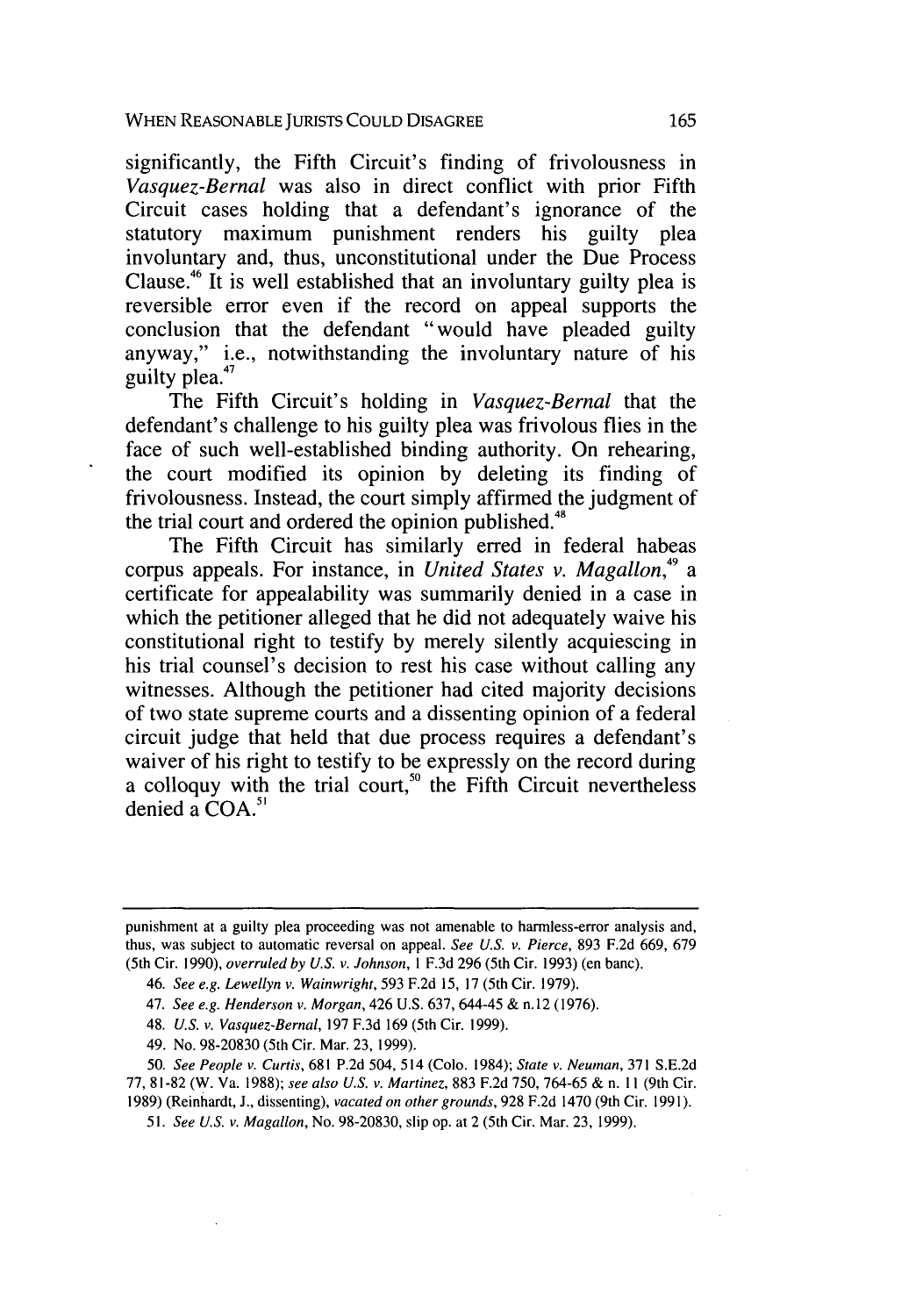In *Penry v. Johnson,"* the majority of a Fifth Circuit panel denied a **COA** with respect to the death row inmate's argument that the jury instructions submitted in his case violated the Eighth Amendment **by** failing to give an adequate vehicle for jurors to consider his mitigating evidence of mental retardation and child abuse. One judge on the panel, Judge Dennis, issued a dissenting opinion that contended that the jury instructions were constitutionally invalid.<sup>53</sup> How such a divided panel of judges could deny a **COA** under the *Barefoot* standard defies logic.54 In November of 2000, the Supreme Court stayed Penry's death sentence<sup>55</sup> and granted certiorari in his caseand reversed<sup>56</sup>—a clear indication that the issues presented in his case were not frivolous. **7**

In *Turner v. Johnson,"* the habeas petitioner argued that the Constitution requires the prosecution's allegations of unadjudicated 'extraneous offenses offered during the capital sentencing phase to be proved beyond a reasonable doubt. The Fifth Circuit deemed this claim unworthy of a CPC—describing it as "not contain[ing] any indicia of merit" **'9-notwithstanding** the court's recognition in a prior case that "numerous lower courts" in other jurisdictions had taken a contrary position on that particular issue. $60$ 

In *White v. Johnson*,<sup>61</sup> the habeas petitioner contended that his death sentence was unconstitutional because it would

**<sup>52. 215</sup> F.3d** 504 (5th Cir. 2000).

**<sup>53.</sup> Id.** at 513-14 (Dennis, **J.,** dissenting).

<sup>54.</sup> The same bizarre result occurred in a prior Fifth Circuit capital habeas case. Over the vigorous dissent of one judge-who contended that one of the capital defendant's claims warranted habeas corpus relief-an earlier panel of the Fifth Circuit denied a death row inmate a **CPC** in *Lowenfield v.* Phelps, **817 F.2d 285** (5th Cir. **1987).**

**<sup>55.</sup>** 121 **S.** Ct. **510** (2000).

**<sup>56.</sup>** *Penry v. Johnson,* 121 **S.** Ct. **1910** (2001).

**<sup>57.</sup>** In numerous other habeas corpus cases, the Fifth Circuit has denied **CPC** only to have the Supreme Court grant certiorari on the issue. *See* e.g. Graham *v. Lynaugh,* 854 **F.2d 715, 716** (5th Cir. **1988),** *cert. granted,* 492 **U.S. 915 (1989);** *Selvage v. Lynaugh,* 842 **F.2d 89, 95** (5th Cir.), *cert. granted,* 493 **U.S. 888 (1989);** *Lowenfield v. Phelps,* **817 F.2d 285, 298** (5th Cir.) (denying **CPC by** a vote of 2-1), *cert.* granted, 482 **U.S. 932 (1987).** Unquestionably, the Supreme Court's decision to grant certiorari and address the merits of an issue necessarily means that it is anything but frivolous.

**<sup>58. 106</sup> F.3d 1178, 1188-89** (5th Cir. **1997).**

**<sup>59.</sup>** *Id.* at **1190.**

**<sup>60.</sup>** *See U.S. v. Mergerson,* 4 **F.3d 337,** 344-45 **&** n. 4 (5th Cir. **1993).**

**<sup>61. 79</sup> F.3d** 432, 437 (5th Cir. **1996).**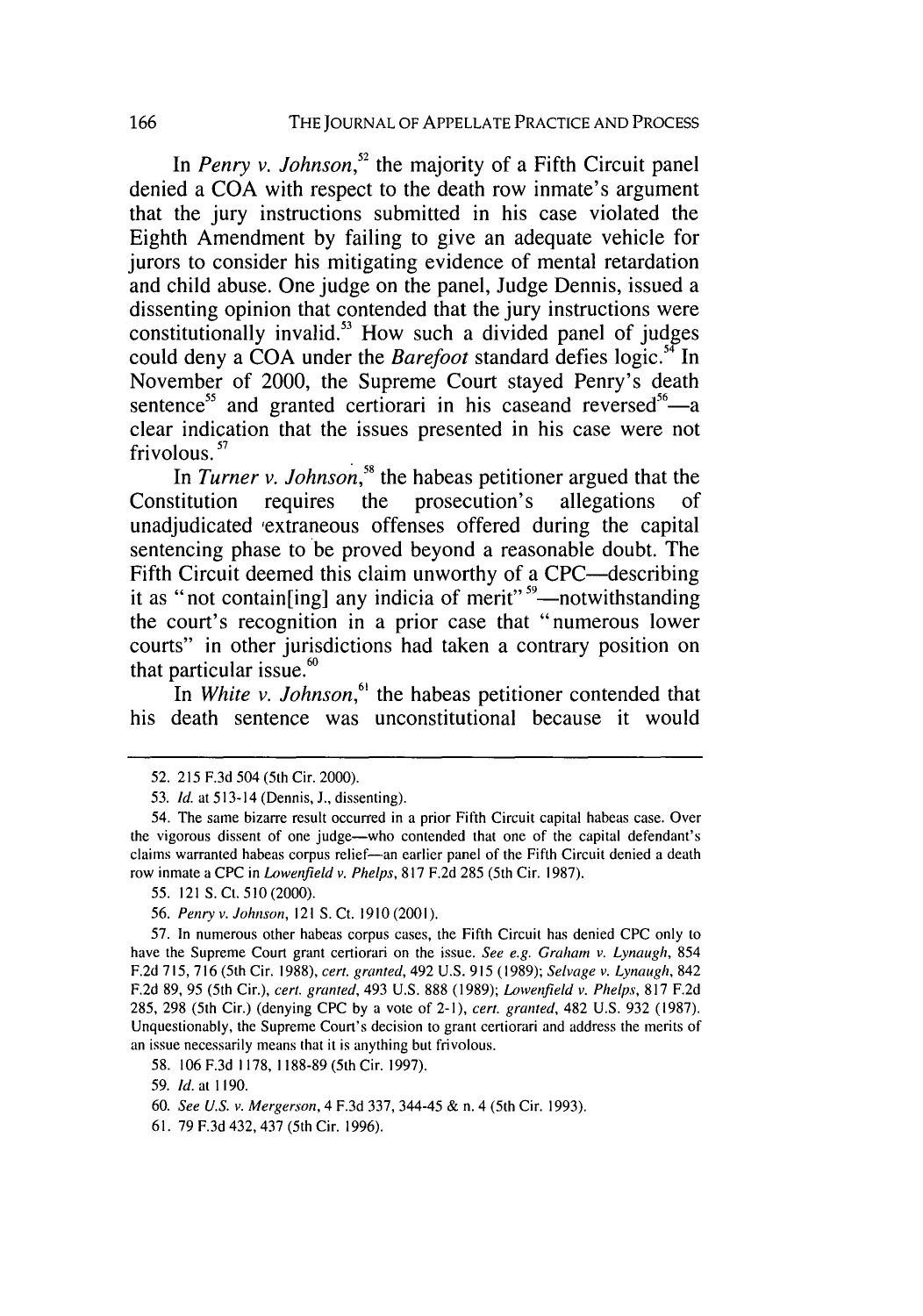constitute cruel and unusual punishment to execute him after he had spent nearly two decades on death row. The Fifth Circuit denied CPC on this claim even though the Supreme Court in another case recently had entered a stay of execution so that the lower courts could consider the same issue.<sup>62</sup> According to the Supreme Court's well-established standard governing stays of execution, the Court would not have entered a stay of execution on the issue unless it presented "substantial grounds upon which relief might be granted" and, furthermore, that there was a "reasonable probability" that certiorari would be granted and a "significant possibility" that the issue would prove meritorious.<sup>63</sup> Nevertheless, despite this recent action by the Supreme Court on the very same issue in another case, the Fifth Circuit in *White* did not even view the issue to be worthy of a **CPC. <sup>4</sup>**

In *McFarland v. Collins*,<sup>65</sup> the Fifth Circuit denied a CPC to an indigent habeas petitioner who had unsuccessfully contended that he had both the right to appointed counsel on habeas corpus review and the concomitant right to a temporary stay of execution in order to permit an appointed lawyer to file a meaningful habeas petition. The Fifth Circuit denied CPC on this issue even though the petitioner had cited a prior decision of the Ninth Circuit that directly supported his argument that he was entitled to appointed habeas counsel and a stay of execution.<sup>66</sup> The Supreme Court made it clear that the Fifth Circuit had erred in *McFarland.* Not only did the Court grant certiorari on this issue in McFarland's case, the Court ultimately reversed the Fifth Circuit.

Like the numerous Fifth Circuit direct appeals discussed above, which deemed criminal defendants' appeals to be frivolous notwithstanding contrary decisions of other courts that directly supported the defendants' positions, the foregoing

<sup>62.</sup> *See Lackey v. Scott,* 514 U.S. 1093 (1995), *reversing denial of stay of execution in Lackey v. Scott,* 52 F.3d 98 (5th Cir. 1995). Two Supreme Court Justices also had described the issue as an "important[,] undecided one" that warranted a "careful study" by the lower courts. *Lackey* v. *Texas,* 514 U.S. 1045 (1995) (opinions of Stevens & Breyer, JJ., respecting the denial of certiorari).

<sup>63.</sup> *See Barefoot v. Estelle,* 463 U.S. 880, 895 (1983).

<sup>64.</sup> *White,* 79 F.3d at 437-40.

<sup>65. 7</sup> F.3d 47, 48-49 (5th Cir. 1993).

<sup>66.</sup> *See Brown v. Vasquez,* 952 F.2d 1164 (9th Cir. 1991).